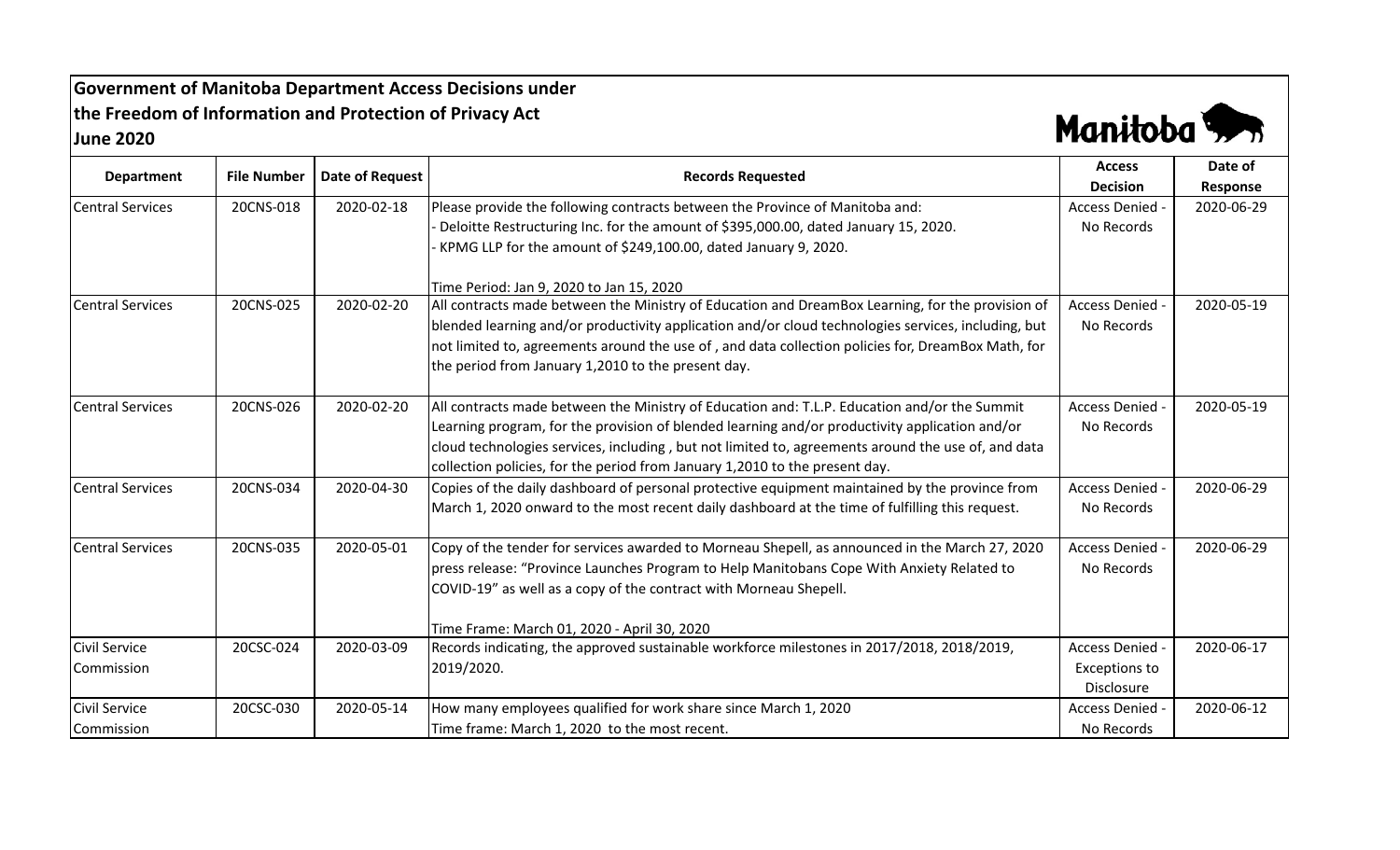| Conservation and | 2019-030    | 2019-01-25 | Requests access to the Sustainable Development Fall 2018 Housebook                                    | <b>Access Granted</b> | 2020-06-08 |
|------------------|-------------|------------|-------------------------------------------------------------------------------------------------------|-----------------------|------------|
| Climate          |             |            |                                                                                                       | in Part               |            |
| Conservation and | 2020-033    | 2020-05-14 | am requesting a copy of the footing and foundation plans for the entire cottage including the area    | <b>Access Granted</b> | 2020-06-05 |
| Climate          |             |            | that is below the upper deck for [address removed]                                                    | in Part               |            |
| Conservation and | 2020-034    | 2020-05-14 | Please provide a copy of the letter, from Manitoba Sustainable Development, which accompanied         | <b>Access Granted</b> | 2020-06-05 |
| Climate          |             |            | this Water Advisory Notice for the RM of Victoria Beach. May, 2020. NOTE: The Water Advisory          | in Part               |            |
|                  |             |            | Notice is not dated. This will cause confusion for those viewing the notice at a public location.     |                       |            |
| Conservation and | 2020-035    | 2020-05-15 | I am requesting any and all documentation pertaining to the Interim Provincial Policy for Crown       | <b>Access Granted</b> | 2020-06-12 |
| Climate          |             |            | Consultations with First Nations, Metis Communities and other Aboriginal Communities and related      | in Full               |            |
|                  |             |            | guidelines, related to the Water Power Licensing Act license finalizations for Churchill River        |                       |            |
|                  |             |            | Diversion, JenPeg and Lake Winnipeg Diversions                                                        |                       |            |
| Conservation and | 2020-036    | 2020-05-15 | Briefing and advisory notes regarding private operations in Manitoba Provincial Parks since January   | Access Denied -       | 2020-06-09 |
| Climate          |             |            | 1,2020                                                                                                | No Records            |            |
| Conservation and | 2020-037    | 2020-05-21 | The total dollar value of Manitoba court ordered restitution fees applied upon conviction for illegal | <b>Access Granted</b> | 2020-06-12 |
| Climate          |             |            | hunting during the 2018 calendar year that have been remitted                                         | in Full               |            |
| Conservation and | 2020-038    | 2020-05-21 | The total dollar value of Manitoba court ordered restitution fees applied upon conviction for illegal | <b>Access Granted</b> | 2020-06-12 |
| Climate          |             |            | hunting during the 2017 calendar year that have been remitted                                         | in Full               |            |
| Conservation and | 2020-039    | 2020-05-21 | The total dollar value of Manitoba court ordered restitution fees applied upon conviction for illegal | <b>Access Granted</b> | 2020-06-12 |
| Climate          |             |            | hunting during the 2018 calendar year                                                                 | in Full               |            |
| Conservation and | 2020-040    | 2020-05-21 | The total dollar value of Manitoba court ordered restitution fees applied upon conviction for illegal | <b>Access Granted</b> | 2020-06-12 |
| Climate          |             |            | hunting during the 2017 calendar year                                                                 | in Full               |            |
| Conservation and | 2020-045    | 2020-06-04 | Table of Contents for the most recent housebook                                                       | <b>Access Granted</b> | 2020-06-24 |
| Climate          |             |            |                                                                                                       | in Full               |            |
| Economic         | E2020-005   | 2020-01-08 | Please provide all email, letter, and phone communications between [name removed] and                 | <b>Access Granted</b> | 2020-06-01 |
| Development and  |             |            | 'Manitoba Hydro'. Please provide all email, letter, and phone communications between [name            | in Part               |            |
| <b>Training</b>  |             |            | removed] and 'Manitoba Public Insurance'; Please provide all email, letter, and phone                 |                       |            |
|                  |             |            | communications between [name removed] and 'Manitoba Liquor and Lotteries Corporation'                 |                       |            |
| Education        | 2020 - E024 | 2020-04-14 | All briefing notes, summary notes, emails and memoranda about the decision to suspend in-person       | <b>Access Granted</b> | 2020-06-15 |
|                  |             |            | K-12 classes due to COVID-19 given to the minister and/or deputy minister between March 12 and        | in Part               |            |
|                  |             |            | April 1                                                                                               |                       |            |
| Education        | 2020 - E025 | 2020-04-14 | Any department or minister briefing notes, summary notes or other memoranda about the                 | <b>Access Granted</b> | 2020-06-15 |
|                  |             |            | estimated cost of the province's investment into expanding InformNet and other e-learning             | in Part               |            |
|                  |             |            | supports due to in-person class suspensions dated between March 1 and present                         |                       |            |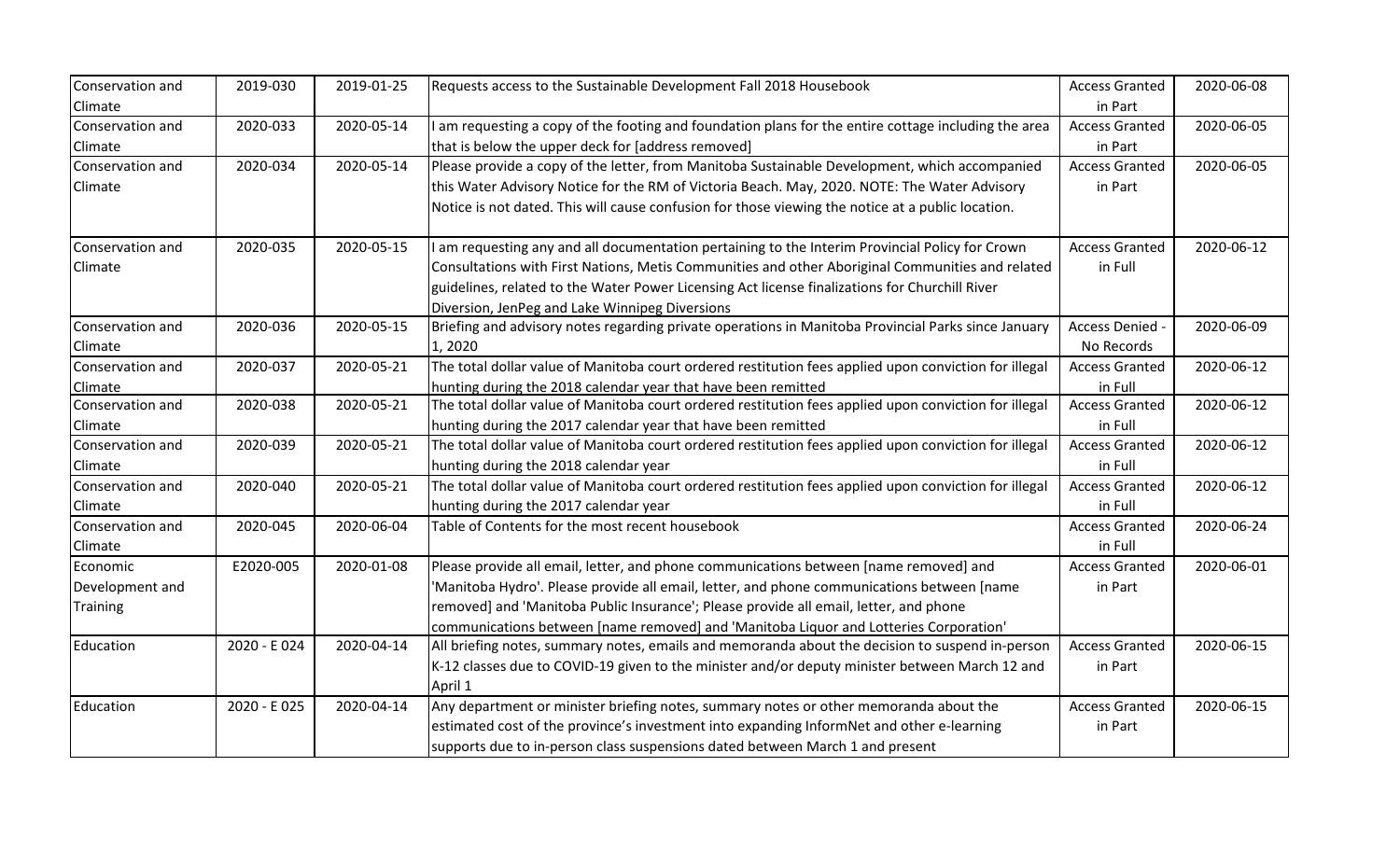| Education                | 2020 - E026 | 2020-04-14 | Any March 2020 documents that detail the purpose and creation of the department's COVID-19    | <b>Access Granted</b> | 2020-06-15 |
|--------------------------|-------------|------------|-----------------------------------------------------------------------------------------------|-----------------------|------------|
|                          |             |            | <b>Response Planning Team</b>                                                                 | in Part               |            |
| Education                | 2020 - E027 | 2020-04-14 | The subject lines of emails sent to and from Minister Kelvin Goertzen's account in March 2020 | <b>Access Granted</b> | 2020-06-15 |
|                          |             |            |                                                                                               | in Part               |            |
| Education                | 2020 - E028 | 2020-04-23 | All correspondence to School Divisions regarding funding since March 1, 2020                  | <b>Access Granted</b> | 2020-06-22 |
|                          |             |            |                                                                                               | in Part               |            |
| Education                | 2020 - E029 | 2020-05-13 | A copy of the report of the K-12 Education Review Commission                                  | Access Denied -       | 2020-06-12 |
|                          |             |            |                                                                                               | <b>Exceptions to</b>  |            |
|                          |             |            |                                                                                               | Disclosure            |            |
| Education                | 2020 - E030 | 2020-05-20 | Please provide all correspondence to School Divisions regarding funding since March 1, 2020   | <b>Access Granted</b> | 2020-06-19 |
|                          |             |            |                                                                                               | in Part               |            |
| Education                | 2020 - E031 | 2020-05-20 | Please provide access to a copy of the report of the K-12 Education Review Commission         | Access Denied -       | 2020-06-19 |
|                          |             |            |                                                                                               | <b>Exceptions to</b>  |            |
|                          |             |            |                                                                                               | Disclosure            |            |
| Education                | 2020 - E032 | 2020-05-25 | Requests a copy of the report from the K-12 Education Review Commission                       | Access Denied -       | 2020-06-24 |
|                          |             |            |                                                                                               | <b>Exceptions to</b>  |            |
|                          |             |            |                                                                                               | Disclosure            |            |
| Education                | 2020 - E033 | 2020-05-26 | Report of the commission on Kindergarten to Grade 12 Education                                | Access Denied -       | 2020-06-25 |
|                          |             |            |                                                                                               | Exceptions to         |            |
|                          |             |            |                                                                                               | Disclosure            |            |
| <b>Executive Council</b> | 19EC-121    | 2019-12-11 | A copy of Deborah Young's calendar from October 28 to October 31, 2019, including pop-ups.    | Access Denied -       | 2020-04-06 |
|                          |             |            |                                                                                               | <b>Exceptions to</b>  |            |
|                          |             |            |                                                                                               | Disclosure            |            |
| <b>Executive Council</b> | 19EC-122    | 2019-12-11 | A copy of Michael Harrison's calendar from October 28 to October 31, 2019, including pop-ups. | Access Denied -       | 2020-04-06 |
|                          |             |            |                                                                                               | <b>Exceptions to</b>  |            |
|                          |             |            |                                                                                               | Disclosure            |            |
| <b>Executive Council</b> | 19EC-123    | 2019-12-11 | A copy of Elliot Sims calendar from October 28 to October 31, 2019, including pop-ups.        | Access Denied -       | 2020-04-06 |
|                          |             |            |                                                                                               | Exceptions to         |            |
|                          |             |            |                                                                                               | Disclosure            |            |
| <b>Executive Council</b> | 20EC-007    | 2020-02-11 | The total amount of money paid to David McLaughlin in 2019.                                   | Access Denied -       | 2020-04-06 |
|                          |             |            |                                                                                               | No Records            |            |
|                          |             |            | Time Period: Jan 1, 2019 to Dec 31, 2019                                                      |                       |            |
| Families                 | 2020-105    | 2020-05-25 | Records, including memos and directives, for how EIA case workers are to manage job search    | <b>Access Granted</b> | 2020-06-24 |
|                          |             |            | expectations during the pandemic                                                              | in Full               |            |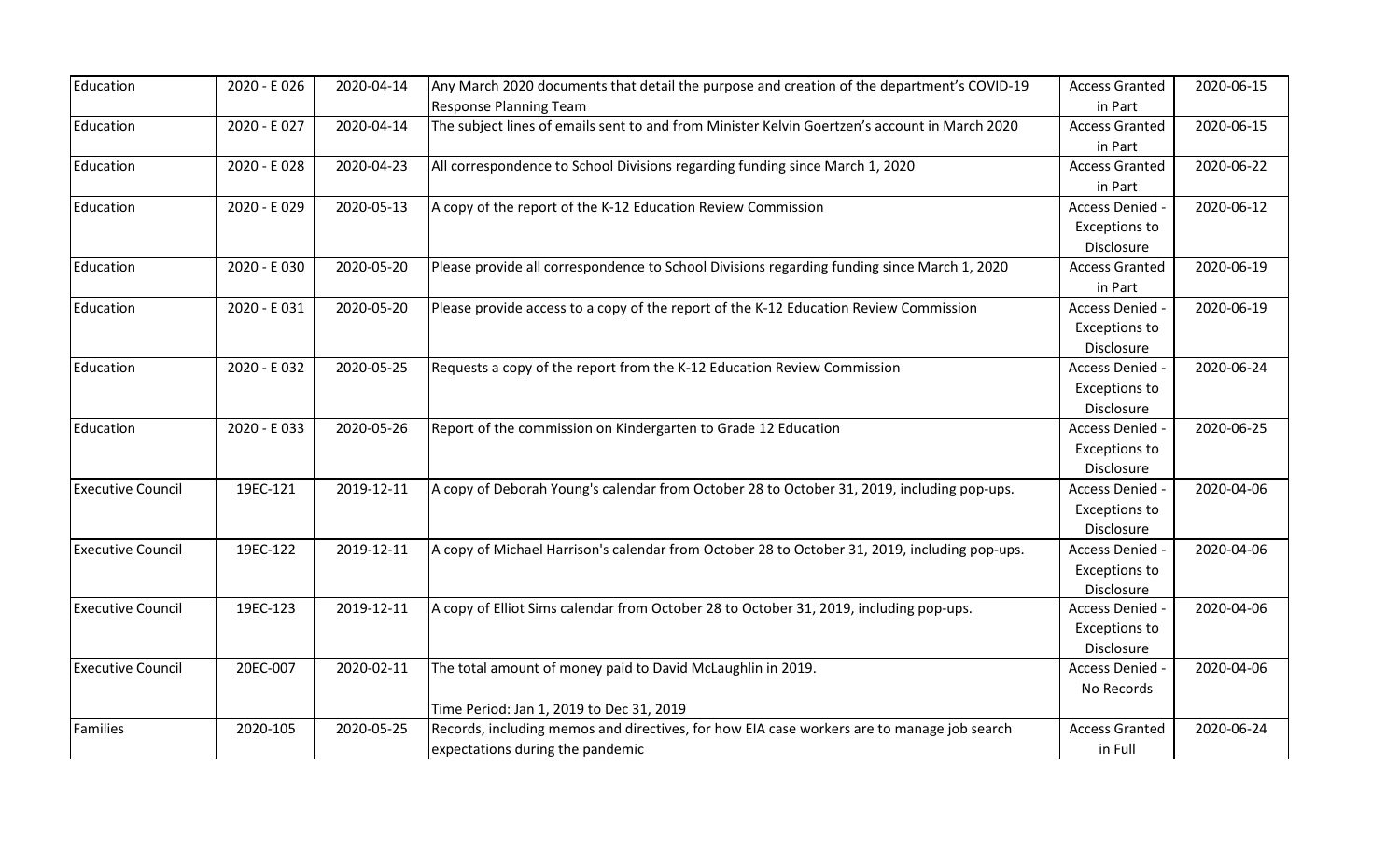| Families | 2020-109  | 2020-05-29 | On March 20th 2020, over \$18 million was announced for child care programming, to be distributed     | <b>Access Granted</b> | 2020-06-26 |
|----------|-----------|------------|-------------------------------------------------------------------------------------------------------|-----------------------|------------|
|          |           |            | by the Manitoba and Winnipeg Chambers of Commerce. I am seeking all advisory and briefing notes       | in Full               |            |
|          |           |            | relating to this announcement and the program rollout. I am also seeking a list of where this funding |                       |            |
|          |           |            | was spent as of June 1, 2020, who received funding and where it was distributed.                      |                       |            |
| Families | 2020-84   | 2020-04-30 | Records indicating the criterion for how access is determined for Essential Services Worker Child     | <b>Access Granted</b> | 2020-06-10 |
|          |           |            | Care.                                                                                                 | in Full               |            |
| Families | 2020-90   | 2020-05-12 | Records indicating who is eligible for access to Essential Services Worker Child Care.                | Access Denied -       | 2020-06-10 |
|          |           |            |                                                                                                       | <b>Exceptions to</b>  |            |
|          |           |            |                                                                                                       | Disclosure            |            |
| Families | 2020-91   | 2020-05-12 | Current number of cases and participants in receipt of Employment and Income Assistance, broken       | <b>Access Granted</b> | 2020-06-10 |
|          |           |            | out by category.                                                                                      | in Full               |            |
| Families | 2020-93   | 2020-05-14 | Number of vacancies, filled positions, and total number of positions in appropriation 9.2(i)          | <b>Access Granted</b> | 2020-06-12 |
|          |           |            | 'Employment, Income and Rental Assistance" on March 31, 2018 and current                              | in Full               |            |
| Families | 2020-94   | 2020-05-14 | Number of cases and participants whose EIA was terminated from April, 2019 to current, by month.      | <b>Access Granted</b> | 2020-06-11 |
|          |           |            |                                                                                                       | in Full               |            |
| Families | 2020-95   | 2020-05-14 | Please provide the number of critical service workers who requested childcare in response to Covid-   | <b>Access Granted</b> | 2020-06-10 |
|          |           |            | 19; provide the number of critical service workers matched with a childcare space.                    | in Full               |            |
| Families | 2020-96   | 2020-05-14 | Please provide the number of essential service workers who requested childcare in response to         | <b>Access Granted</b> | 2020-06-10 |
|          |           |            | Covid-19; provide the number of essential service workers matched with a childcare space.             | in Full               |            |
| Families | 2020-97   | 2020-05-14 | Number of cases and participants whose applications for EIA were rejected from April, 2019 to         | Access Denied         | 2020-06-10 |
|          |           |            | current, by month.                                                                                    | No Records            |            |
| Finance  | 20FIN-053 | 2020-03-03 | Copy of the MOU between the AMC and Manitoba regarding northern infrastructure, including             | Access Denied         | 2020-04-08 |
|          |           |            | northern airports and ferries.                                                                        | Exceptions to         |            |
|          |           |            |                                                                                                       | Disclosure            |            |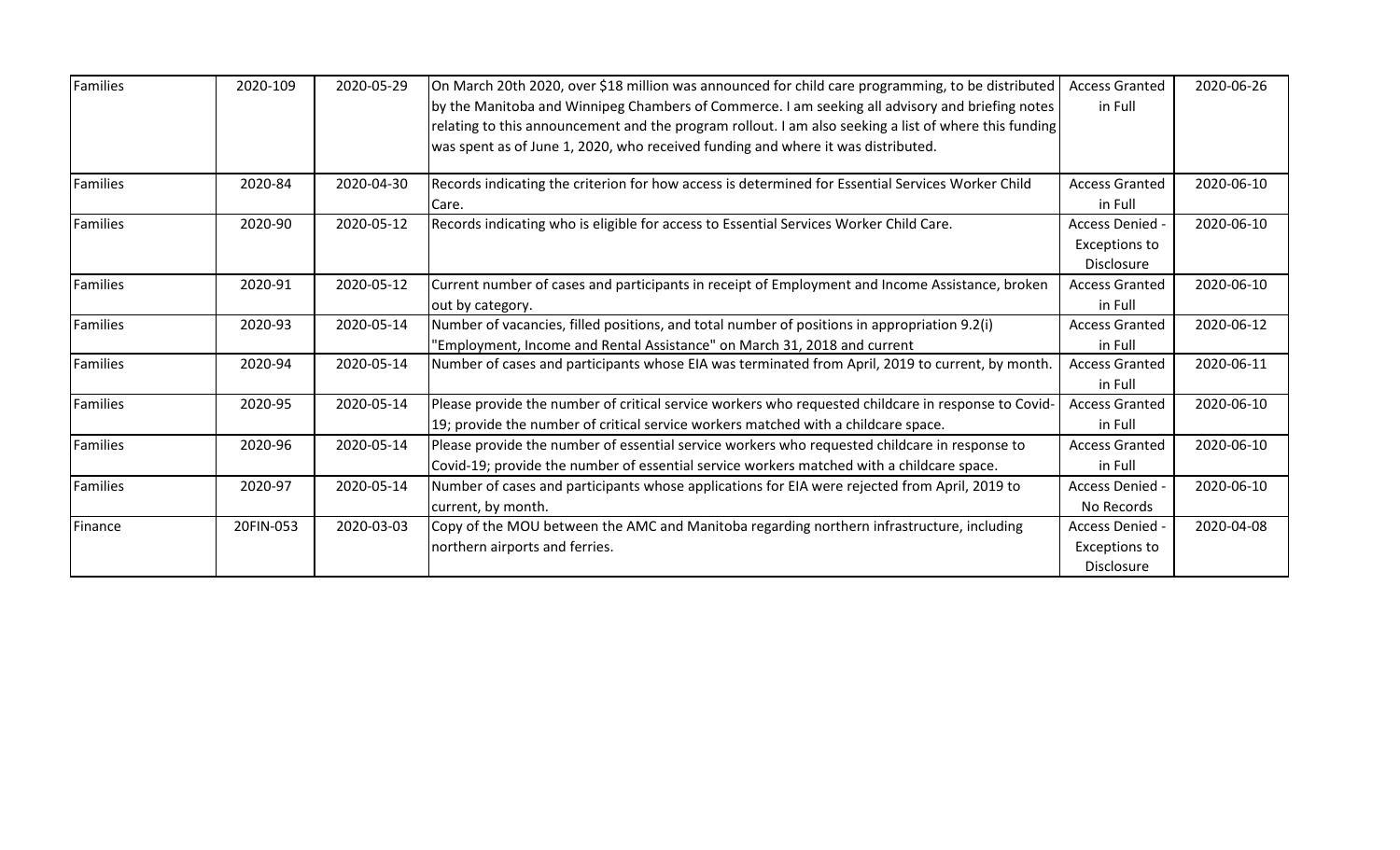| Finance              | 20FIN-085 | 2020-05-21 | 1. The statistics of non-payment of rent for the years 2015 to 2019 (In the event that you do not       | <b>Access Granted</b> | 2020-06-05 |
|----------------------|-----------|------------|---------------------------------------------------------------------------------------------------------|-----------------------|------------|
|                      |           |            | have these detailed statistics, you can submit to me the statistics concerning the audiences at the     | in Part               |            |
|                      |           |            | Tribunal of the Residential Tenancies Branch in links with non-payment of rent. In addition, if the     |                       |            |
|                      |           |            | statistics in question are not available for the years mentioned above, I would worse send me the       |                       |            |
|                      |           |            | most recent).                                                                                           |                       |            |
|                      |           |            | 2. The statistics of late payment of rent for the years 2015 to 2019 with the late payments of rent.    |                       |            |
|                      |           |            | In addition, if the statistics in question are not available for the years mentioned above, I would     |                       |            |
|                      |           |            | worse send me the most recent).                                                                         |                       |            |
|                      |           |            | 3. Statistics of disputes between owners and tenants concerning the non-compliance with the             |                       |            |
|                      |           |            | regulations established in the lease for the years 2015 to 2019 (In the event that you do not have      |                       |            |
|                      |           |            | these statistical statistics, you can submit to me the statistics concerning the public to the Tribunal |                       |            |
|                      |           |            | of the Residential Tenancies Branch in connection with disputes between owners and tenants              |                       |            |
|                      |           |            | concerning non-compliance with the regulations established in the bond. In addition, if the statistics  |                       |            |
|                      |           |            | in question are not available for the years mentioned above, you worse to send me the most              |                       |            |
|                      |           |            | recent).                                                                                                |                       |            |
|                      |           |            | 4. Statistics of disputes between owners and tenants concerning damage caused by the tenant to          |                       |            |
|                      |           |            | the owner's accommodation (In the event that you do not have these statistics provided, you can         |                       |            |
|                      |           |            | submit to me the statistics concerning the hearings at the Tribunal of the Residential Tenancies        |                       |            |
|                      |           |            | Branch with disputes between the owners and tenants concerning the damage caused by the tenant          |                       |            |
|                      |           |            | at the level of more, if the statistics in question are not available for the years mentioned above, I  |                       |            |
|                      |           |            | worse to send me the most recent.                                                                       |                       |            |
| Finance              | 20LR-020  | 2020-05-21 | As discussed-complete files for the following [name removed]:                                           | <b>Access Granted</b> | 2020-06-09 |
|                      |           |            | 1. CRNM [date removed]                                                                                  | in Part               |            |
|                      |           |            | 2. WRHA [date removed]                                                                                  |                       |            |
| Health, Seniors and  | 056-20    | 2020-05-26 | All briefing material prepared by the office of the Chief Provincial Public Health Officer for the      | <b>Access Granted</b> | 2020-06-09 |
| <b>Active Living</b> |           |            | premier, members of cabinet or Deputy Ministers for the dates January 1, 2020 to April 6, 2020          | in Part               |            |
|                      |           |            | inclusive.                                                                                              |                       |            |
| Health, Seniors and  | 065-20    | 2020-05-04 | All directives or memos to physicians regarding changes to cognitive behavioral therapy since March     | Access Denied -       | 2020-06-03 |
| <b>Active Living</b> |           |            | 1, 2020.                                                                                                | No Records            |            |
| Health, Seniors and  | 066-20    | 2020-05-04 | The Province of Manitoba and the Government of Canada specifically, Veteran Affairs Canada, have        | Access Denied -       | 2020-06-03 |
| <b>Active Living</b> |           |            | many on going agreements concerning the health and welfare of Canadian Armed Forces and War             | No Records            |            |
|                      |           |            | veterans. Please provide a list of the current and active agreements and where the public can           |                       |            |
|                      |           |            | access a copy of them.                                                                                  |                       |            |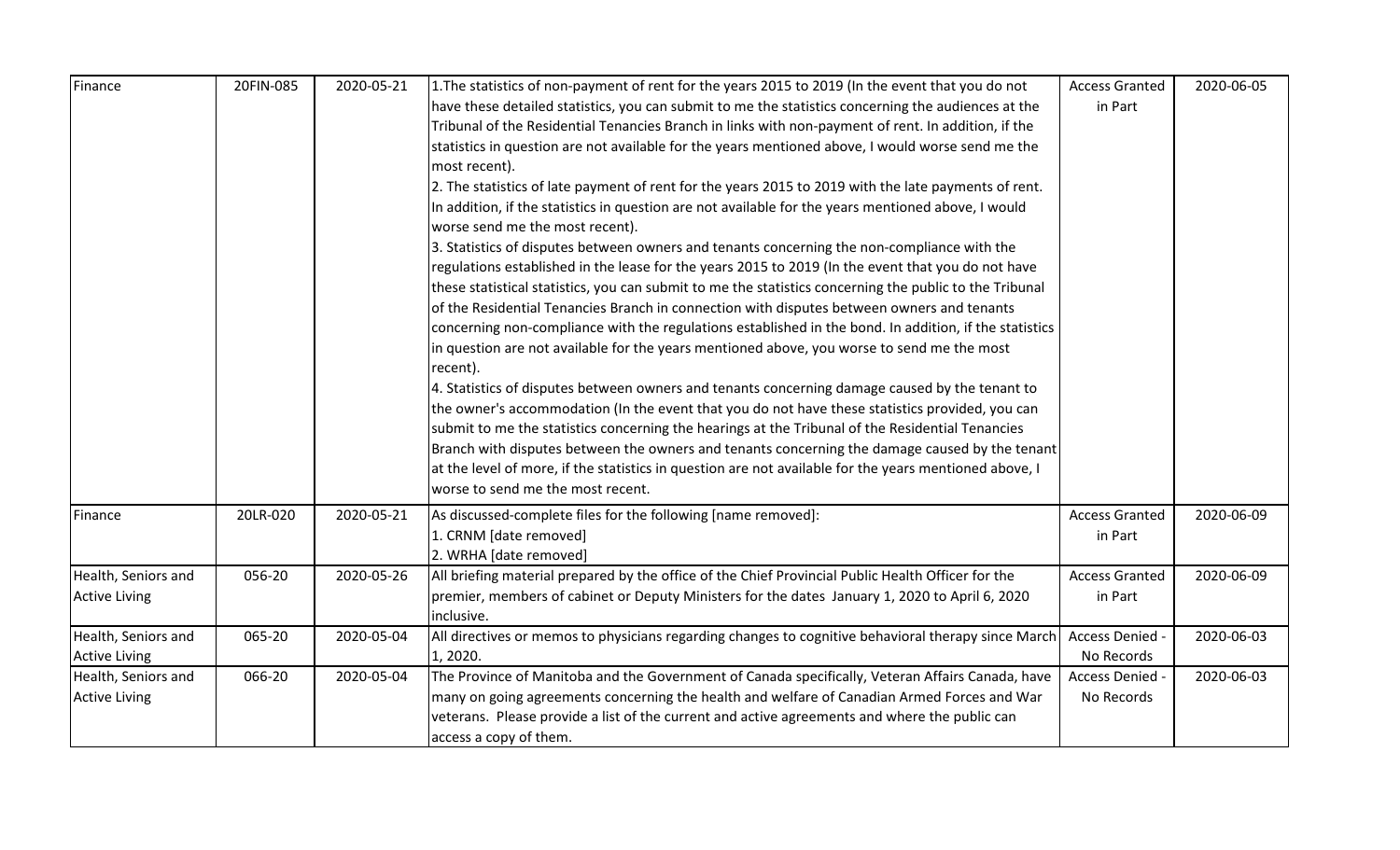| Health, Seniors and  | 067-20      | 2020-05-13 | Since February 1, 2020, what Manitoba hospitals and specific wards have been affected by COVID-     | <b>Access Granted</b> | 2020-06-12 |
|----------------------|-------------|------------|-----------------------------------------------------------------------------------------------------|-----------------------|------------|
| <b>Active Living</b> |             |            | 19 outbreaks. How many staff and are they all recovered as of today.                                | in Full               |            |
| Health, Seniors and  | 077-20      | 2020-05-26 | Briefing and advisory notes regarding personal protective equipment supplies since March 1, 2020    | Access Denied -       | 2020-06-25 |
| <b>Active Living</b> |             |            |                                                                                                     | <b>Exceptions to</b>  |            |
|                      |             |            |                                                                                                     | Disclosure            |            |
| Indigenous and       | INR 2019-44 | 2019-12-11 | 'From the Departments 2019/2020 Committee of Supply Books: all notes regarding "Tab 9".'            | Access Denied -       | 2020-06-03 |
| Northern Relations   |             |            |                                                                                                     | <b>Exceptions to</b>  |            |
|                      |             |            |                                                                                                     | Disclosure            |            |
| Justice              | 2020-070    | 2020-05-01 | Correspondence to and from any minister or deputy minister since March 1, 2020 with regard to a     | Access Denied -       | 2020-06-01 |
|                      |             |            | change in funding,                                                                                  | <b>Exceptions to</b>  |            |
|                      |             |            |                                                                                                     | Disclosure            |            |
| Justice              | 2020-072    | 2020-05-07 | Item Description: Manitoba Paper Co. Ltd.                                                           | <b>Access Granted</b> | 2020-06-03 |
|                      |             |            | Date: 1950-1959                                                                                     | in Full               |            |
|                      |             |            | Fonds/Series Title: Attorney General Central Registry operations and program files Government       |                       |            |
|                      |             |            | Schedule No.: ATG 0132                                                                              |                       |            |
|                      |             |            | Accession No.: GR3550                                                                               |                       |            |
|                      |             |            | Location: 0-8-3-19                                                                                  |                       |            |
|                      |             |            | Original Format: Textual records                                                                    |                       |            |
| Justice              | 2020-076    | 2020-05-25 | Copy of the Manitoba Police Commission Review of body worn cameras                                  | Access Denied -       | 2020-06-25 |
|                      |             |            |                                                                                                     | <b>Exceptions to</b>  |            |
|                      |             |            |                                                                                                     | Disclosure            |            |
| Justice              | 2020-077    | 2020-05-25 | Statistics for fiscal years 2017-18, 2018-19, and 2019-20 relating to the number of immigration     | <b>Access Granted</b> | 2020-06-25 |
|                      |             |            | detainees (held under the Immigration & Refugee Protection Act) in Manitoba jails for the following | in Part               |            |
|                      |             |            | periods, and broken down by facility and ground of detention: - 99 days or more; - 6 months or      |                       |            |
|                      |             |            | more; - one year or more; - 18 months or more; - 2 years or more.                                   |                       |            |
| Justice              | 2020-078    | 2020-05-25 | Statistics for fiscal years 2017-18, 2018-19, and 2019-20 relating to the healthcare resources      | Access Denied -       | 2020-06-25 |
|                      |             |            | available to immigration detainees (held under the Immigration & Refugee Protection Act) with       | No Records            |            |
|                      |             |            | mental health issues in Manitoba jails.                                                             |                       |            |
| Justice              | 2020-079    | 2020-05-25 | Statistics for fiscal years 2017-18, 2018-19, and 2019-20 relating to the number of immigration     | Access Denied -       | 2020-06-25 |
|                      |             |            | detainees (held under the Immigration & Refugee Protection Act) who were held in segregation        | No Records            |            |
|                      |             |            | within Manitoba Jails, broken down by facility, length of detention, and ground of detention.       |                       |            |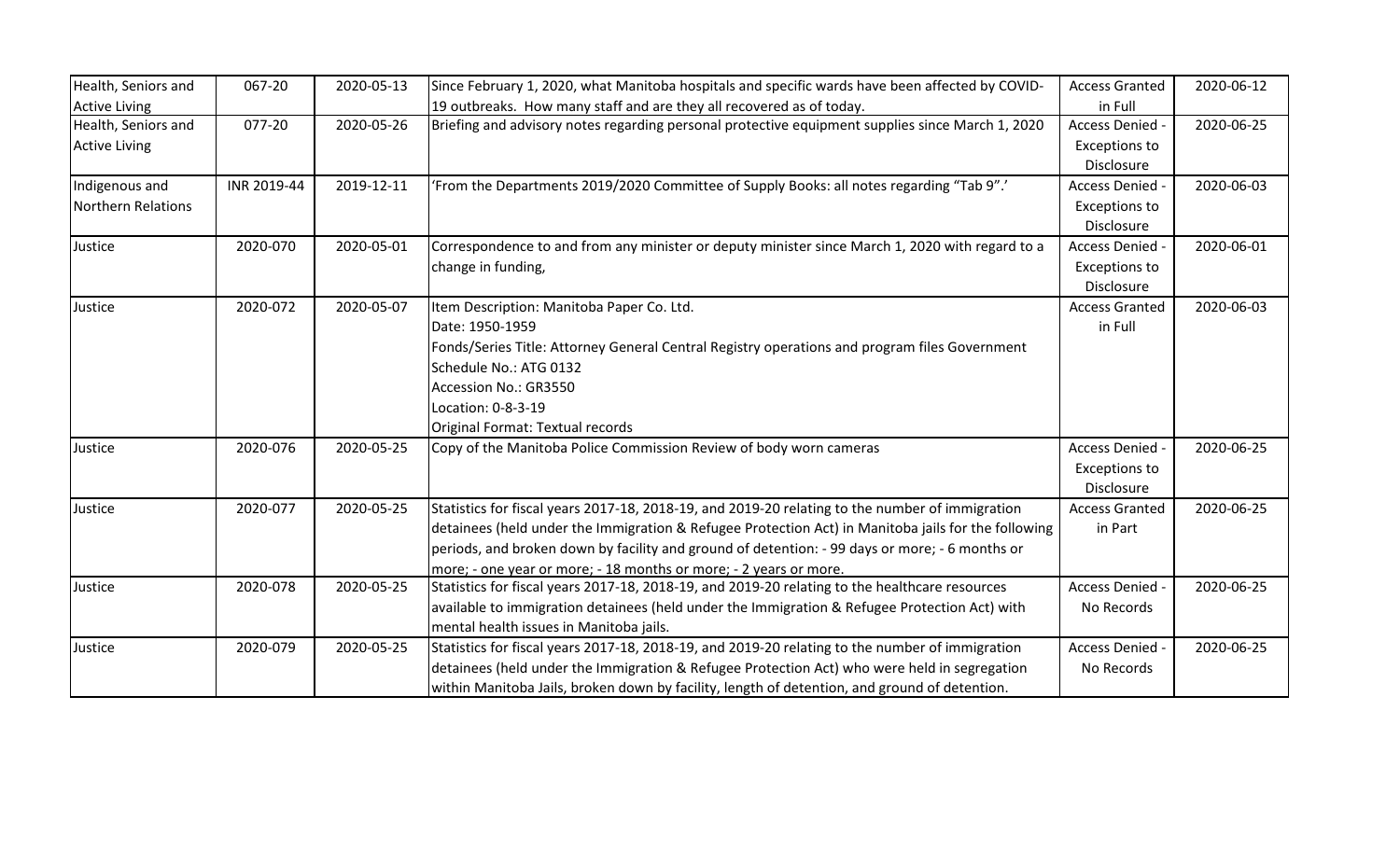| Justice                    | 2020-080   | 2020-05-25 | Policy briefs, internal directives, standard operating procedures, operational bulletins, guidelines,<br>protocols, and practice manuals relating to immigration detainees with mental health issues and<br>other vulnerable immigration detainees held in Manitoba jails. Please also provide the same<br>information relating to inmates with mental health issues and vulnerable inmates in Manitoba Jails | Access Denied -<br>No Records                  | 2020-06-25 |
|----------------------------|------------|------------|---------------------------------------------------------------------------------------------------------------------------------------------------------------------------------------------------------------------------------------------------------------------------------------------------------------------------------------------------------------------------------------------------------------|------------------------------------------------|------------|
| Justice                    | 2020-081   | 2020-05-25 | am seeking correspondence from Women's Correctional Centre Senior Management (SMT) to<br>Correctional Officers regarding "mentoring." I am seeking correspondence from [names removed]<br>from SMT to Correctional Officers [names removed]. The time frame would be September 2019 to<br>April 2020.                                                                                                         | Access Denied -<br>Exceptions to<br>Disclosure | 2020-06-25 |
| Justice                    | 2020-083   | 2020-06-01 | Please provide a copy of briefing notes, legal opinions and legal advice prepared by the Manitoba<br>Prosecution Service in relation to the RCMP investigation known as Project Dalton between April 1,<br>2017 and December 31, 2020                                                                                                                                                                         | Access Denied -<br>Exceptions to<br>Disclosure | 2020-06-29 |
| <b>Municipal Relations</b> | MR 2018-63 | 2018-11-20 | I am requesting access to all documents related to the RM of West Interlake, and the amalgamation<br>of the RM's of Siglunes and Eriksdaly given to the incoming Minister of Municipal Relations Drew<br>Caldwell in April and May of 2015.                                                                                                                                                                   | <b>Access Granted</b><br>in Part               | 2020-06-10 |
| <b>Municipal Relations</b> | MR 2020-08 | 2020-01-23 | From January 1, 2019 to present, please provide all records of correspondence, including but not<br>limited to letters and email, between Lesley McFarlane and members of the former Council of the<br>Town of Teulon/Chief Administrative Officer                                                                                                                                                            | <b>Access Granted</b><br>in Part               | 2020-06-10 |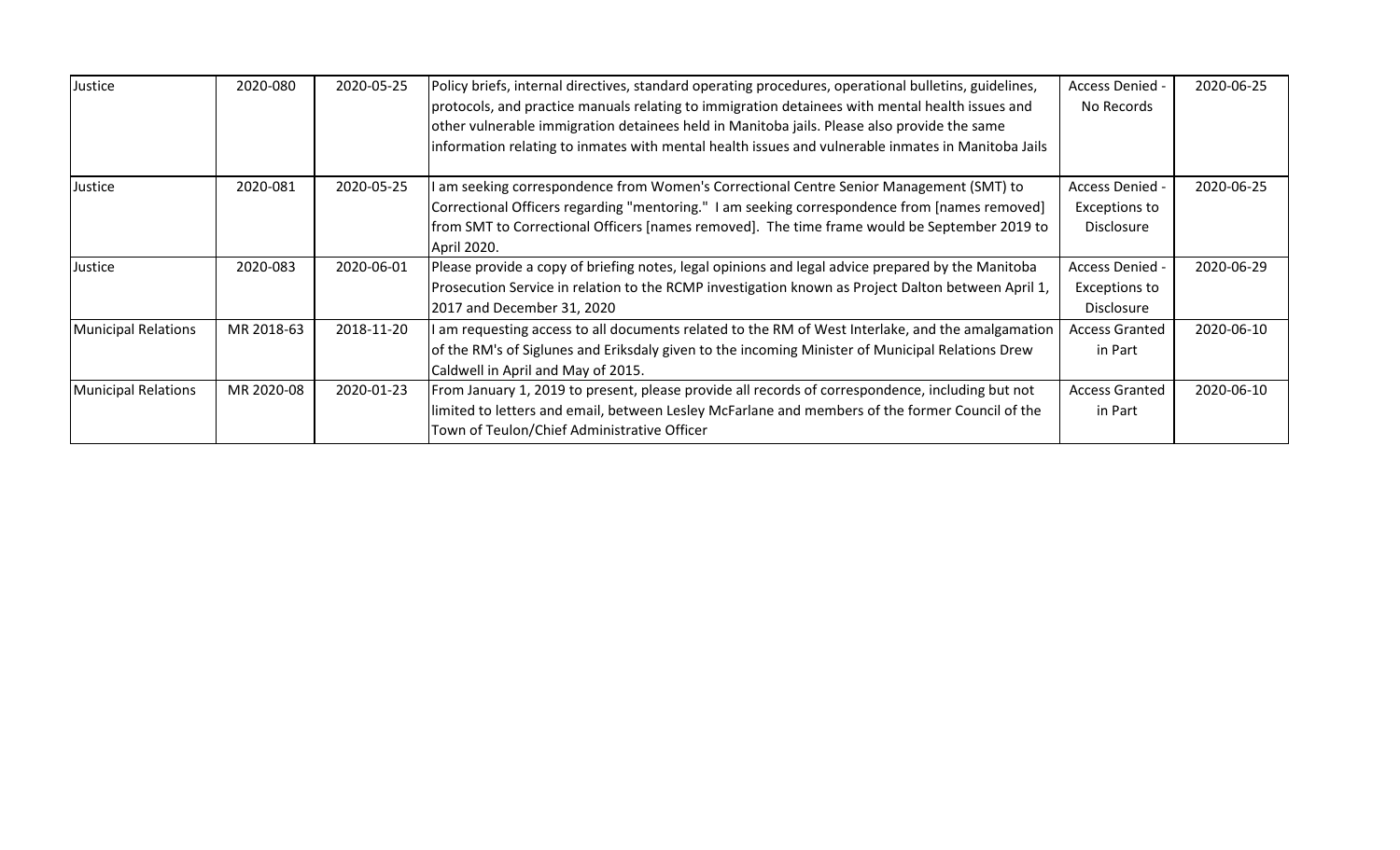| Municipal Relations        | MR 2020-29 | 2020-04-08 | Request for: the professional credentials of all staff members working out of the Brandon             | Access Denied -       | 2020-06-12 |
|----------------------------|------------|------------|-------------------------------------------------------------------------------------------------------|-----------------------|------------|
|                            |            |            | Assessment Services office. This request includes, but is not limited to, any assessors, supervisors, | <b>Exceptions to</b>  |            |
|                            |            |            | office staff, or support staff that work out of the Brandon office, or that has oversight over the    | Disclosure            |            |
|                            |            |            | Brandon office, or that has anything to do with the Brandon office. This request includes all staff   |                       |            |
|                            |            |            | whom currently work out of the Brandon office, or that have previously worked out of the Brandon      |                       |            |
|                            |            |            | office beginning on today's date (April 7, 20 20) and going back all the way to January 1, 20 12.     |                       |            |
|                            |            |            | This request MUST include professional accreditations of those staff members, including dates of      |                       |            |
|                            |            |            | accreditation, any and all dates of membership held within this period, and must specify any and all  |                       |            |
|                            |            |            | current or former memberships held within any of the following:                                       |                       |            |
|                            |            |            | (1) The Appraisal Institute of Canada,                                                                |                       |            |
|                            |            |            | (2) the Association of Assessing Officers of Manitoba,                                                |                       |            |
|                            |            |            | (3) the International Association of Assessing Officers, or                                           |                       |            |
|                            |            |            | (4) any other membership in these types of professional organisations.                                |                       |            |
|                            |            |            | This request also seeks copies of any and all documentation related to requirements to adhere to      |                       |            |
|                            |            |            | any and all professional appraisal standards set out in the Canadian Uniform Standards of             |                       |            |
|                            |            |            | Professional Appraisal Practice (CUSPAP), the Uniform Standards of Professional Appraisal Practice,   |                       |            |
|                            |            |            | or any other assessment standard, codes, or mandatory or voluntary accreditations that relate to      |                       |            |
|                            |            |            | professional standards and ethical conduct (for example, Accredited Assessor of Manitoba (AAM),       |                       |            |
|                            |            |            | etc), or that includes, but is not limited to, any of the following professional organisations:       |                       |            |
|                            |            |            | http://aaom.mb.ca/requirements-for-accreditation/;                                                    |                       |            |
|                            |            |            | https://www.iaao.org/; https://www.aicanada.ca/                                                       |                       |            |
| <b>Municipal Relations</b> | MR 2020-30 | 2020-04-08 | We require any and all documents from the Office of the Fire Commissioner as it relates to Permit     | <b>Access Granted</b> | 2020-06-29 |
|                            |            |            | Number [permit number removed]                                                                        | in Part               |            |
|                            |            |            | any permits issued for the repair of the [location removed];                                          |                       |            |
|                            |            |            | any and all Letters of Certification;                                                                 |                       |            |
|                            |            |            | the documentation required to attest to the fact the project was completed in full compliance with    |                       |            |
|                            |            |            | the sealed plans and applicable codes, more particularly structural documentation;                    |                       |            |
|                            |            |            | Certificate of Approval from Manitoba Hydro if applicable;                                            |                       |            |
|                            |            |            | any applications for occupancy permits for the [location removed]                                     |                       |            |
|                            |            |            | any occupancy permits granted;                                                                        |                       |            |
|                            |            |            | the Final Certification letters from the project design professionals and required reports;           |                       |            |
|                            |            |            | any inconction reports and noted deficionsies, if annlisable                                          |                       |            |